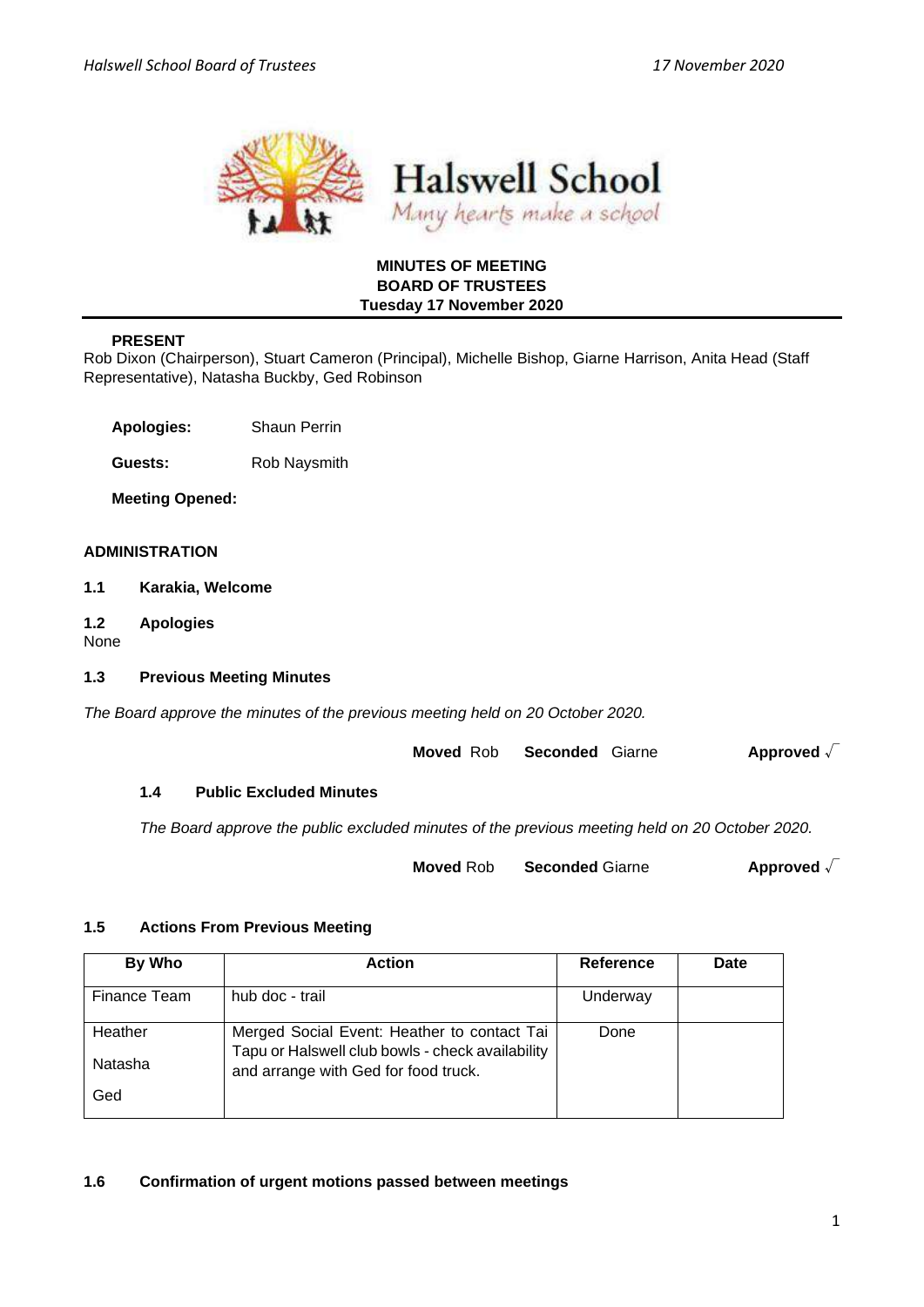#### Board selection for Casual Vacancy

Motion passed via email via 28 October 2020 to appoint Michelle Bishop to fill the casual vacancy. Moved: Rob Seconded: Giarne Approved

### **1.7 Correspondence**

NZSTA SGM - Proxy voted

That the Canterbury Regional Chair, Tony Deavoll, votes on behalf of Halswell School Board of Trustees at the NZSTA Special General Meeting on Saturday 7 November 2020. (Done via email on 30 October Giarne & Rob)

Moved: Giarne Seconded: Rob Approved

## **1.8 Standing Admin Items**

- Boar[d](https://drive.google.com/open?id=1LgYeP3fbHNJrrdwtKhmni7bUn5KZf6AdawXvp-8GM5I) [register](https://drive.google.com/open?id=1LgYeP3fbHNJrrdwtKhmni7bUn5KZf6AdawXvp-8GM5I)
- Record o[f](https://docs.google.com/spreadsheets/d/1ooqHmfuVcjAxJj74l2cyNrLx6E1GWjN2CMAD-VWrSTk/edit#gid=1585903216) hours
- Con[f](https://drive.google.com/open?id=1LpqgUK6iwhrXOSzvrxmLTcgpA-wsuZg7DU-aIw9nGAw)lict of [Interest](https://drive.google.com/open?id=1LpqgUK6iwhrXOSzvrxmLTcgpA-wsuZg7DU-aIw9nGAw)
- **[Capabilities and Prof Development](https://drive.google.com/open?id=1Vq0YrIsDwmndZRHvvGvFtK1YOlEWlifxCfIAxHaVDlo)**
- [Board work plan](https://docs.google.com/document/d/16WAgjXfZuFQ9Un3Lb7bJ9NQj9tU1J26Koes3jzuU9jQ/edit)

## **Monitoring/Review**

# **2.1 Principal's Report**

*The Board accept the Principal's Report as presented* 

|                  |                                                                                            | <b>Moved Stuart</b> | <b>Seconded Rob</b>    | Approved $\sqrt{}$  |
|------------------|--------------------------------------------------------------------------------------------|---------------------|------------------------|---------------------|
| $2.2\phantom{0}$ | <b>Curriculum Report</b>                                                                   |                     |                        |                     |
|                  | The meeting moved to In Commitee to discuss unconfirmed school structure for 2021.         |                     |                        |                     |
| 2.3              | <b>Communications Report</b>                                                               |                     |                        |                     |
|                  | Board will contribute an overview piece for the Week 9 Newsletter.                         |                     |                        |                     |
| 2.4              | <b>Finance Report</b>                                                                      |                     |                        |                     |
|                  | The Board approve the 2021 draft budget as presented                                       |                     |                        |                     |
|                  |                                                                                            | <b>Moved Stuart</b> | <b>Seconded Rob</b>    | Approved $\sqrt{ }$ |
|                  | The Board approve the 2021 fixed asset draft budget with the amendment for iPad purchases. |                     |                        |                     |
|                  |                                                                                            | <b>Moved Stuart</b> | <b>Seconded Giarne</b> | Approved $\sqrt{ }$ |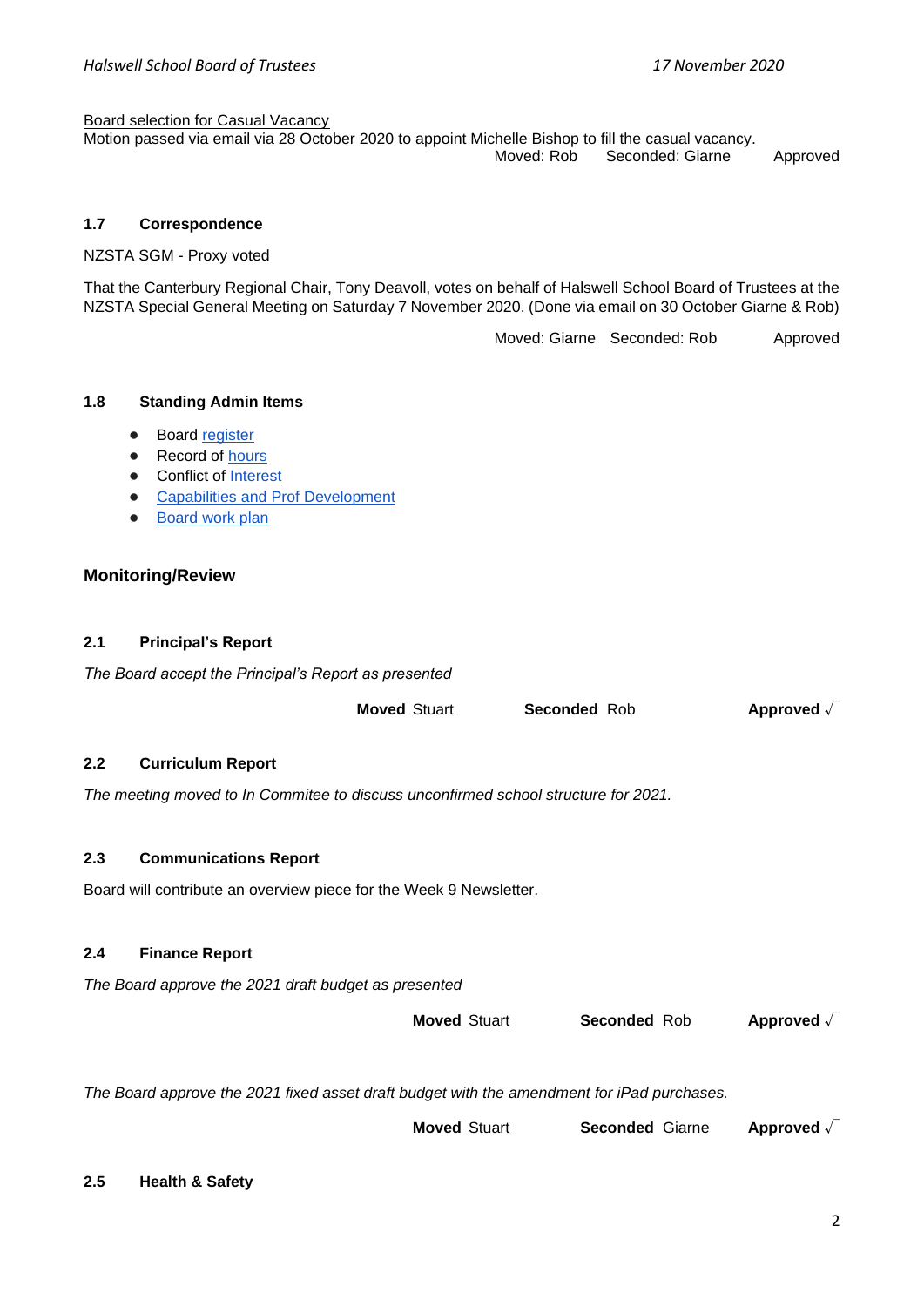Health and Safety audit has been completed for 2021.

# **2.6 Property**

SIP Projects continue to be completed; heat pump cages will be completed during the Christmas holidays.

The Board accepted the Versatile Garages quote. These will be put in the caretakers area.

*The Board approve carrying the risk of spending 28k for the movement of garages. This figure will be covered by the SIP money in time.* 

**Moved** Rob **Seconded** Giarne **Approved** √

Ready Lawn engaged for installation of Astro Turf. They will be coming in to finalise everything and give detail on the scope of works. Work to be done in April 2021.

BBQ area is currently being drawn up and is a PTA project now.

## **2.7 School Docs**

Noted - Policy Reviews for Term 4 2020:

- Privacy
- Salary Units/ Management Allowances
- Classroom Release Time/Timetable

# **Other Agenda Items**

#### **3.1 End of Year Events**

Board/staff/PTA combined social event

Conflict of Interest declared by Ged Robinson and Rob Dixon.

The Board approve to contribute \$800 to this social event.

#### Staff luncheon

Approved and staff are grateful for the Board's contribution.

# Parent helpers afternoon tea

Board to be involved and contribute towards this.

**Meeting closed:** 7.45pm

flying

**CONFIRMED** 8 December 2020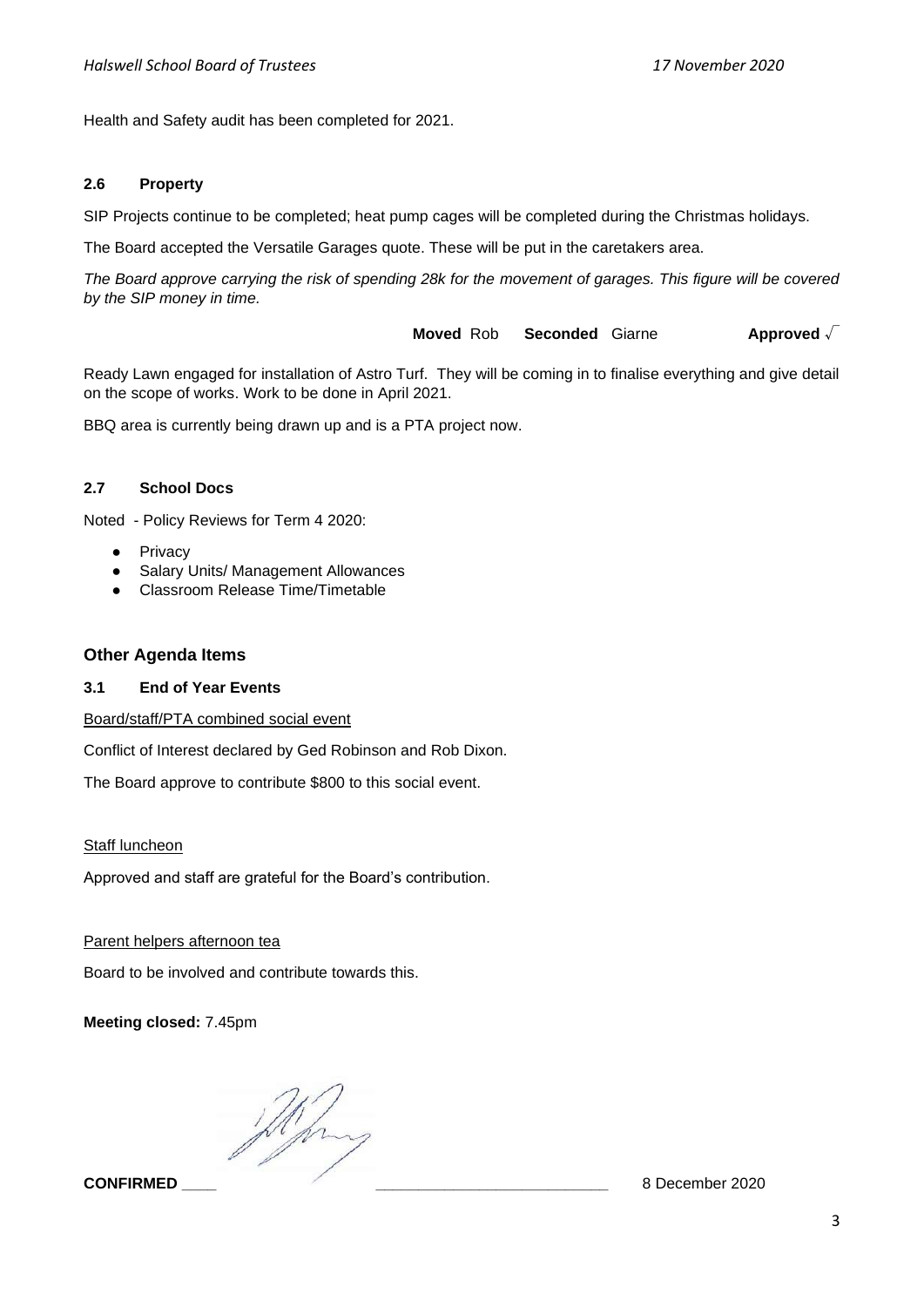# **CHAIRPERSON**